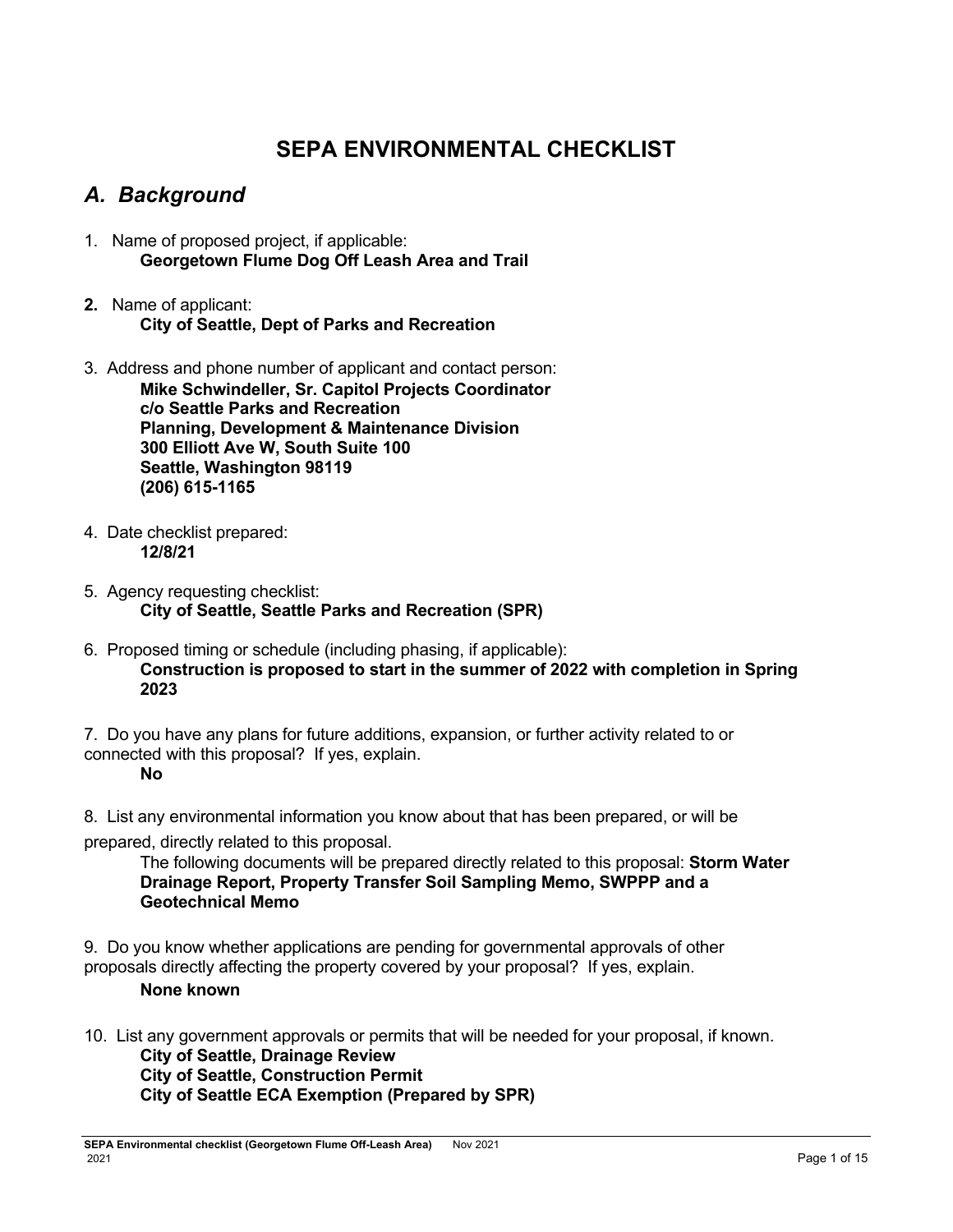### **City of Seattle, Seattle Public Utilities (SPU) review of water main extension**

11. Give brief, complete description of your proposal, including the proposed uses and the size of the project and site. There are several questions later in this checklist that ask you to describe certain aspects of your proposal. You do not need to repeat those answers on this page. (Lead agencies may modify this form to include additional specific information on project description.)

#### **To summarize:**

The Georgetown Flume Off-Leash Area (OLA) and multi-use trail development project is a multi city agency project. Seattle City Light (SCL) has transferred the linear property between East Marginal Way S and S Myrtle Street to Seattle Department of Transportation (SDOT) (9,989 sq ft) and Seattle Parks and Recreation (SPR) (36,349 sq ft) as a part of a public benefit for SCL;s Diagonal Ave S Street Vacation at their South Service Center location. The combined development will create a dog off-leash area, a multi-use trail, and large bio-retention cell to manage stormwater for the site, and plant at least 80 new trees. The multi-use trail will be a link of the Georgetown to South Park Trail and will have 12 pedestrian scaled lights. There will be six parking spaces, including one accessible parking space in the ROW on the north side.

The OLA will include two separate areas for dogs, the small and shy dog area will be approximately 3,000 sq ft and the main OLA will be approximately 17,000 sq ft. The remaining area on SPR property will be split between the bioretention cell and a planting buffer on the south side to increase tree canopy and buffer the OLA from E Marginal Way S. The small and shy area will feature a set of "airlock" or double gates and the main OLA will include three sets of gates spread out at the north centeral and southern portions. Each access point will be fully accessible to people with disabilities and a concrete pad with seating will be located at each access point. The project will also construct a new 12" water main (approximately 320') from Ellis Ave S along S Myrtle St to bring water to the site for dogs and for irrigation. During construction the project will remove the top 9" of existing soil from the surface and import clean fill and aggregate for the park.

12. Location of the proposal. Give sufficient information for a person to understand the precise location of your proposed project, including a street address, if any, and section, township, and range, if known. If a proposal would occur over a range of area, provide the range or boundaries of the site(s). Provide a legal description, site plan, vicinity map, and topographic map, if reasonably available. While you should submit any plans required by the agency, you are not required to duplicate maps or detailed plans submitted with any permit applications related to this checklist.

**The proposal site is currently known as Georgetown Flume Off Leash Area (Park to be named at a future date), and is located at 7242 E Marginal Way S, Seattle, Washington 98108, King County.**

**Legal:** 

**(PER FlRST AMERICAN 1TTlE INSURANCE COMPANY FlLE NO.; 4209-3352852 EFFECTIVE DATE SEPTEMBER 1 O, 2020 AT 8:00 A.M.) CITY OF SEATTLE, A MUNICIPAL. CORPORATION OF THE STATE OF WASHINGTON THE LAND REFERRED TO HEREIN BELOW IS SITUATED IN THE COUNTY OF KING, STATE OF WA. AND IS DESCRIBED AS FOLLOWS:**

**THAT PORTION OF LAND WITH THE NORTHEAST QUARTER &: THE SOUTHEAST**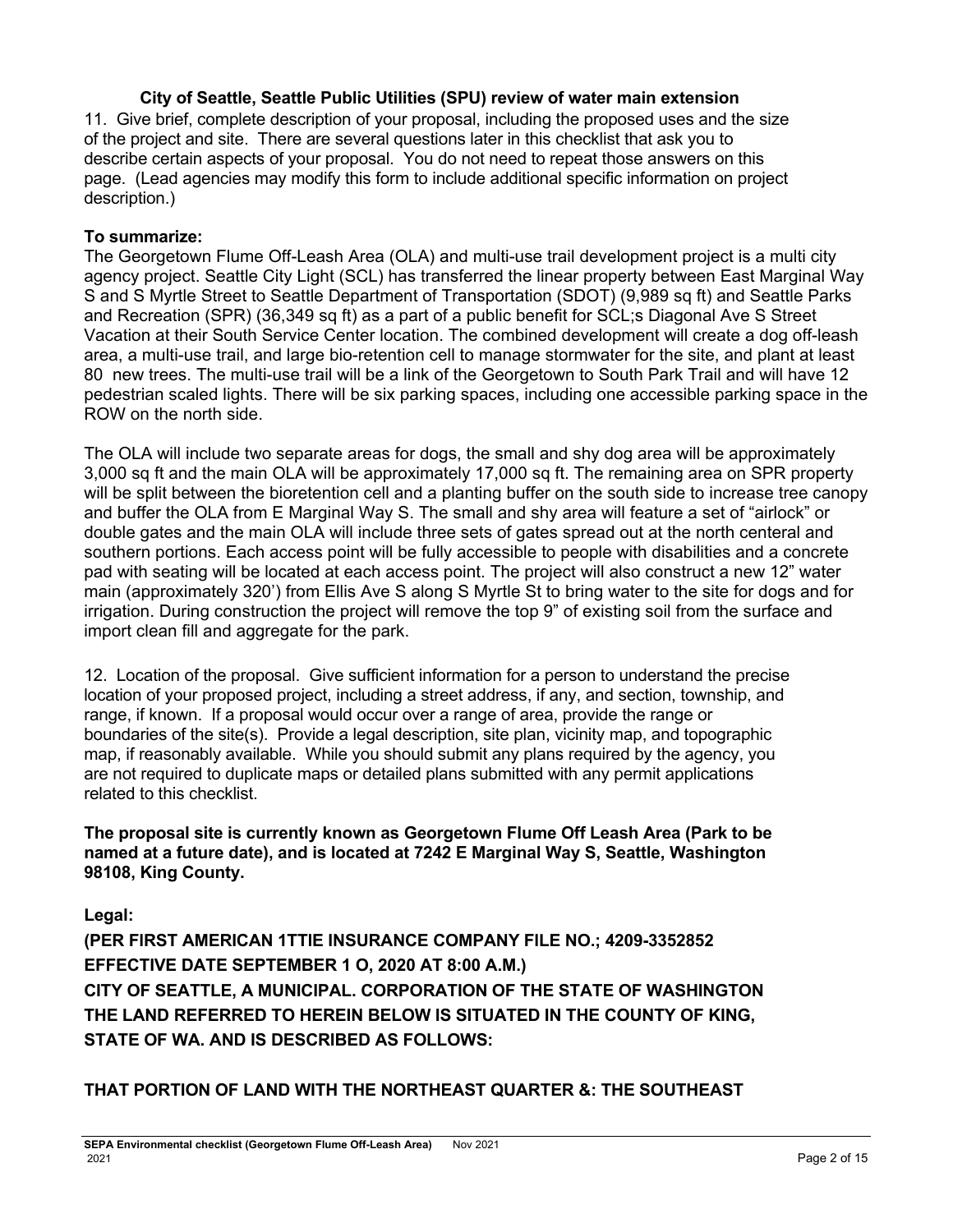**QUARTER OF SECTION 29, TOWNSHIP 24 NORTH, RANGE 4 EAST, W.M.,RECORDS OF KING COUNTY, WASHINGTON, DESCRIBED AS FOLLOWS: BEGINNING AT THE POINT OF INTERSECTION OF GOVERNMENT MEANDER LINE AND THE SOUTHERN LINE OF SOUTH MYRTLE STREET; THENCE SOUTHERLY SOUTH 09"49'16• WEST A DISTANCE OF 108.333 FEET; THENCE SOUTHERLY SOUTH 01•45•40• EAST A DISTANCE OF 201.015 FEET; THENCE SOUTH 09'38'02• EAST A DISTANCE OF 122.173 FEET TO A POINT THAT IS COINCIDENT WITH THE NORTHERLY BOUNDARY OF EAST MARGINAL WAY SOUTH; THENCE SOUTHEASTERLY SOUTH 49'00'00• EAST A DISTANCE OF 130.00 FEET; THENCE NORTHERLY NORTH 06'57'48• WEST A DISTANCE OF 309.801 FEET; THENCE NORTH 03'34'03• EAST A DISTANCE OF 218.131 FEET; THENCE NORTHEASTERLY NORTH 12'14'45• EAST TO THE SOUTHERN LINE OF SOUTH MYRTLE STREET;**

**THENCE WESTERLY TO THE POINT OF BEGINNING.**

**Parcel: 700670-0570**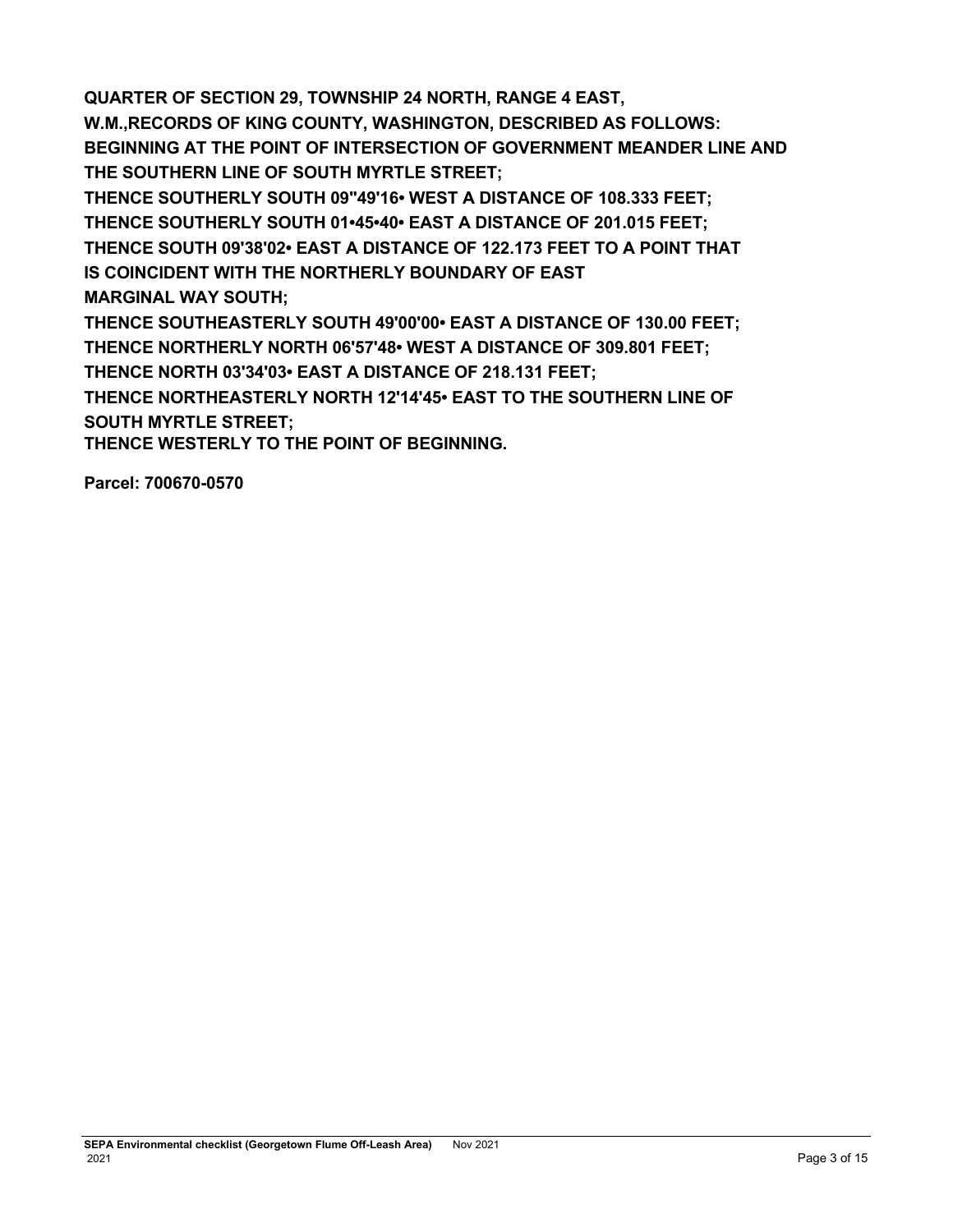# *B. Environmental Elements*

## **1.** *Earth*

a. General description of the site:

**The Georgetown Flume site was acquired from Seattle City Light. It is an empty lot with no structures. The entire site is generally flat, with a slight slope from the northeast corner of the property to the southwest corner.**

(circle one): Flat, rolling, hilly, steep slopes, mountainous, other: **FLAT**

- b. What is the steepest slope on the site (approximate percent slope)? **The steepest slope on the site is approximately 8% for a drainage swale.**
- c. What general types of soils are found on the site (for example, clay, sand, gravel, peat, muck)? If you know the classification of agricultural soils, specify them and note any agricultural land of long-term commercial significance and whether the proposal results in removing any of these soils.

**Site soil consists of up to 5 feet of loose to medium dense sand with silt (fill) overlying very loose to medium dense sand to silty sand with occasional layers of medium stiff sandy silt with organics (alluvium).**

- d. Are there surface indications or history of unstable soils in the immediate vicinity? If so, describe. **None known.**
- e. Describe the purpose, type, total area, and approximate quantities and total affected area of any filling, excavation, and grading proposed. Indicate source of fill. **The following estimated quantities of earth moving in cubic yards (cy) are approximate at the time of writing:**

**Finished grades OLA area will be gently mounded up to 2 feet at the high point. Imported material will include type 17 fill material, bioretention soil, planting soil and crushed rock. Additional earthwork will be required beyond the parcel extents for the right-of-way improvements coordinated by SDOT. Approximate earthwork numbers are as follows:**

**Cut: 263 CY Fill: 723 CY Max Cut: 1 FT Max Fill: 2 FT Disposal of unsuitable materials will be at a permitted fill site.**

**Engineered aggregates will be sourced from licensed, permitted commercial sand & gravel pits or quarries.**

f. Could erosion occur as a result of clearing, construction, or use? If so, generally describe. **Surface erosion is always a possibility as a result of clearing and grading operations. Minor localized erosion may occur as a result of construction activities, however these impacts will be prevented from extending beyond the project limits, groundwater, or local utilities by Storm Water Pollution Prevention Plan (SWPPP) best management practices. Use of on**‐**site**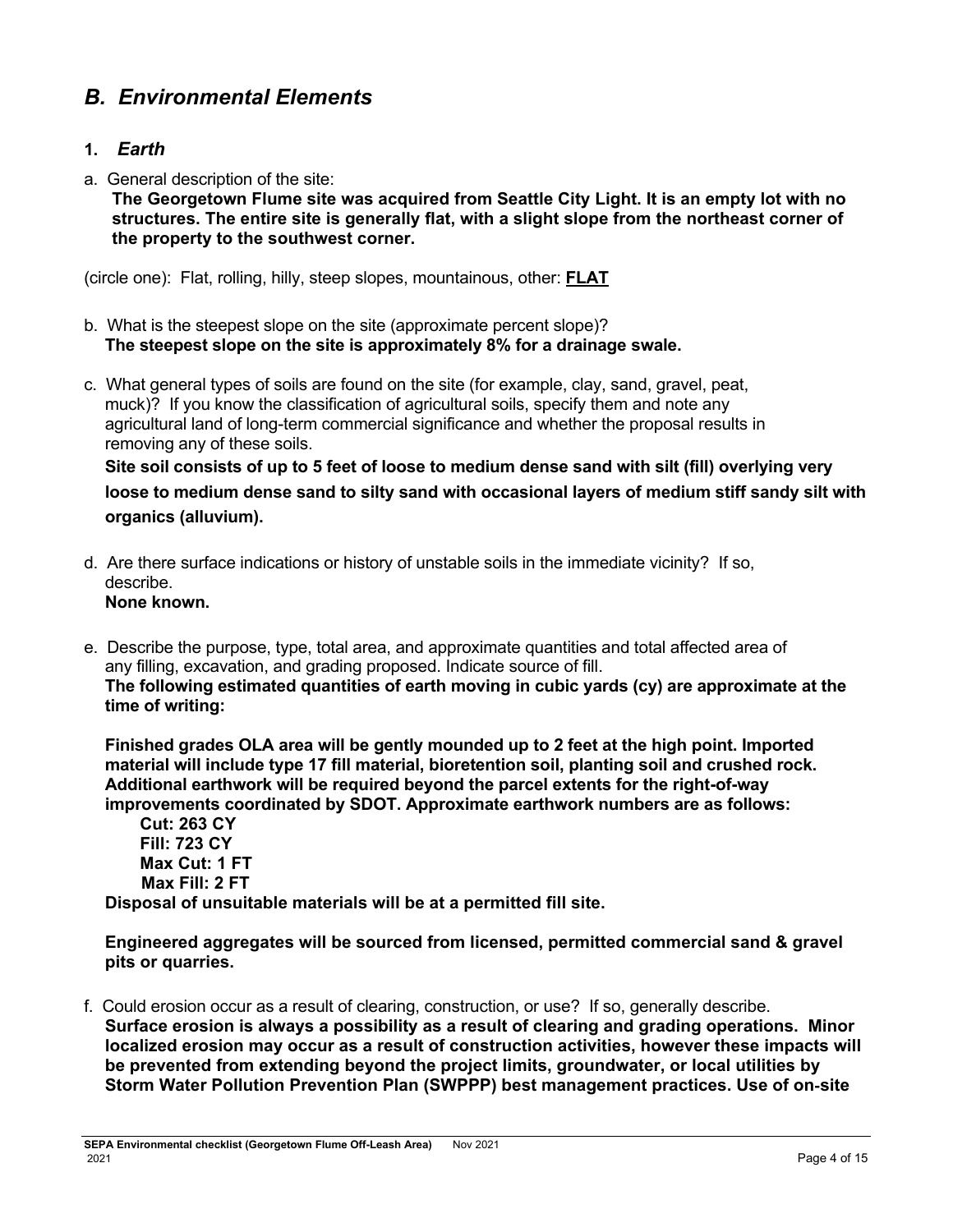**erosion control measures such as silt fence, a construction exit, catch basin inlet protection, interceptor swales, mulching, dust control, and other standard construction erosion control practices, as well as seasonal limitations of construction will control potential on**‐**site erosion.**

- g. About what percent of the site will be covered with impervious surfaces after project construction (for example, asphalt or buildings)? **Approximately 15% of the entire site (both ROW and SPR property) will be covered with impervious surfaces after the project is completed including concrete and asphalt paths.**
- h. Proposed measures to reduce or control erosion, or other impacts to the earth, if any: **To the extent possible the disturbed area of the Proposal site will be limited to minimize erosion potential. Structural practices to control erosion include a stabilized construction exit, filter fabric fence for perimeter siltation control, temporary interceptor trenches, check dams and a sediment settling tank. All catch basins in the vicinity of the work will have erosion protection throughout the construction period. All work will be performed in compliance with local and state code and permitting requirements.**

## *2. Air*

a. What types of emissions to the air would result from the proposal during construction, operation, and maintenance when the project is completed? If any, generally describe and give approximate quantities if known.

**During construction, emissions to the air in the form of dust and exhaust from transportation and construction equipment can be expected to occur. Earth moving activities and resulting airborne dust are restricted by state and local code, however there will be an increase in passenger vehicle trips to and from the site during the construction work week. No additional emissions than currently exist on the site would result following completion of construction.**

- b. Are there any off-site sources of emissions or odor that may affect your proposal? If so, generally describe. **The adjacent Boieng Field is a source of emissions, but is not likely to affect this project.**
- c. Proposed measures to reduce or control emissions or other impacts to air, if any: **All work will be performed in compliance with Federal, State and Local Codes, and permitting requirements. BMPs such as spraying water to control dust on site will be used.**

# *3. Water*

- a. Surface Water:
	- 1) Is there any surface water body on or in the immediate vicinity of the site (including year-round and seasonal streams, saltwater, lakes, ponds, wetlands)? If yes, describe type and provide names. If appropriate, state what stream or river it flows into. **There are no known surface water bodies located within the project area or immediate vicinity. The Duwamish Waterway is approximately 270' to the nearest waterway access point and 1400' to the main Duwamish waterway channel.**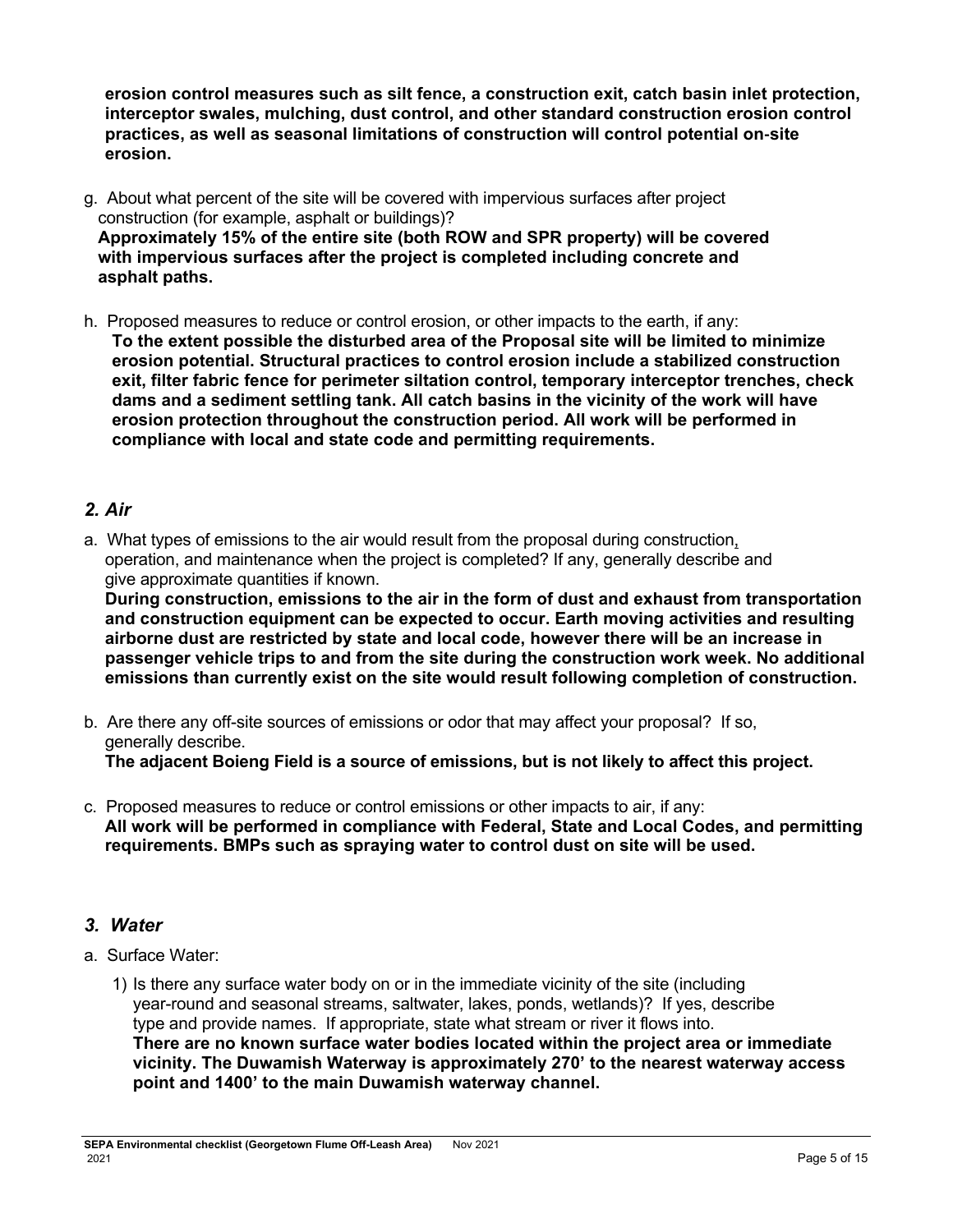- 2) Will the project require any work over, in, or adjacent to (within 200 feet) the described waters? If yes, please describe and attach available plans. **No.**
- 3) Estimate the amount of fill and dredge material that would be placed in or removed from surface water or wetlands and indicate the area of the site that would be affected. Indicate the source of fill material. **Not Applicable.**
- 4) Will the proposal require surface water withdrawals or diversions? Give general description, purpose, and approximate quantities if known. **No, the project will not require surface water withdrawals or diversions.**
- 5) Does the proposal lie within a 100-year floodplain? If so, note location on the site plan. **No, the project site is not within a 100-year floodplain.**
- 6) Does the proposal involve any discharges of waste materials to surface waters? If so, describe the type of waste and anticipated volume of discharge. **No, the project does not propose discharges of waste materials to surface waters.**
- b. Ground Water:
	- 1) Will groundwater be withdrawn from a well for drinking water or other purposes? If so, give a general description of the well, proposed uses and approximate quantities withdrawn from the well. Will water be discharged to groundwater? Give general description, purpose, and approximate quantities if known. **No, there are no onsite wells and water service will be through Seattle Public Utilities.**
	- 2) Describe waste material that will be discharged into the ground from septic tanks or other sources, if any (for example: Domestic sewage; industrial, containing the following chemicals. . . ; agricultural; etc.). Describe the general size of the system, the number of such systems, the number of houses to be served (if applicable), or the number of animals or humans the system(s) are expected to serve. **No waste materials will be discharged into the ground water due this project.**
- c. Water runoff (including stormwater):
	- 1) Describe the source of runoff (including storm water) and method of collection and disposal, if any (include quantities, if known). Where will this water flow? Will this water flow into other waters? If so, describe. **The source of runoff will be storm water runoff from walkways/gathering areas, seating areas, landscaped areas and the multi-use trail. Stormwater will be treated and managed with an onsite bioretention cell. The stormwater overflow from the bioretention cell and the other new improvements will be collected and conveyed to the municipal storm system under the site, which discharges to the**

**Duwamish Waterway via outfall.**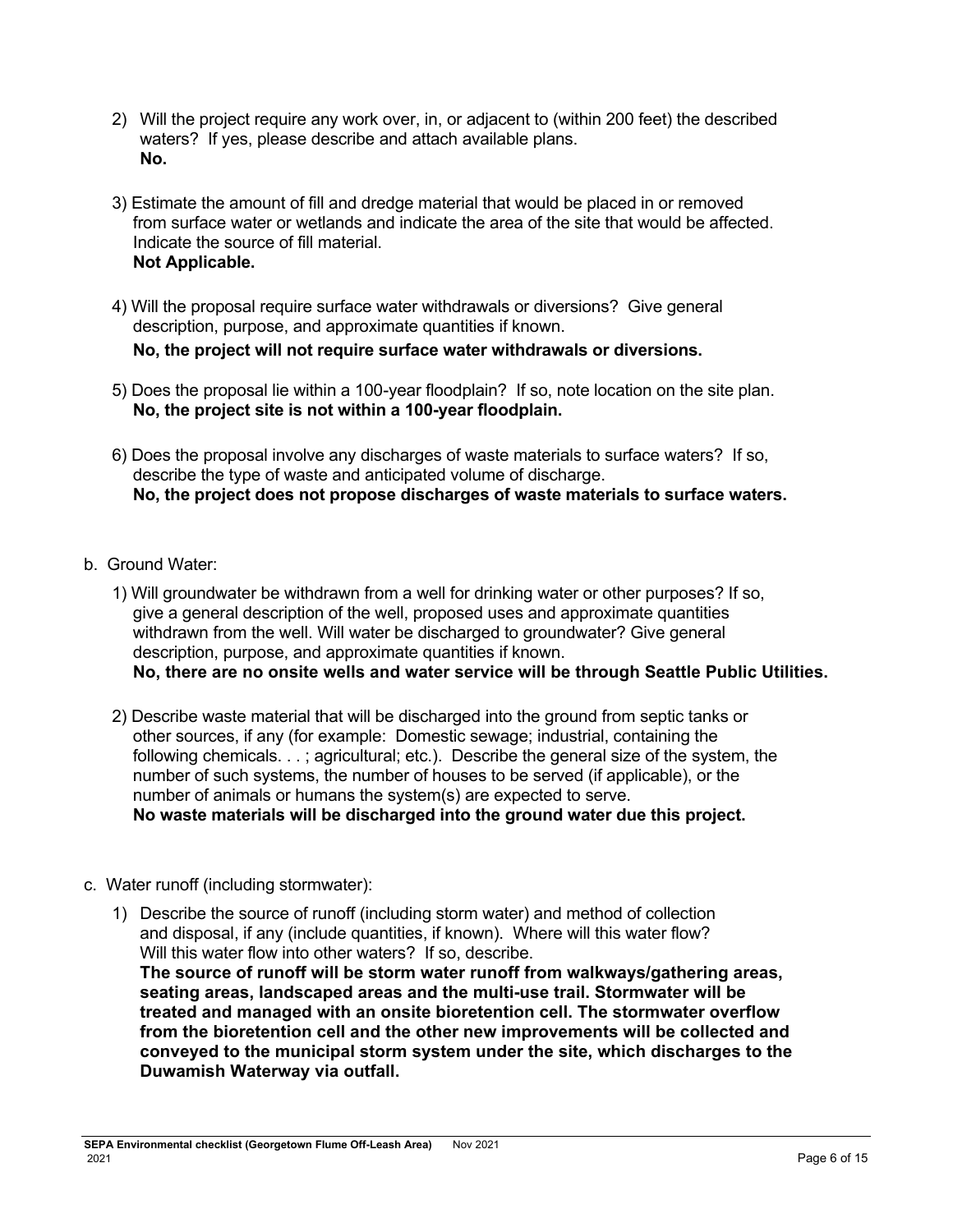- 2) Could waste materials enter ground or surface waters? If so, generally describe. **No waste material is anticipated to be discharged to groundwater as a result of the proposed project. Stormwater best management practices will be in place per the stormwater code, including signage and pet waste bags to avoid pet waste from entering the drainage system.**
- 3) Does the proposal alter or otherwise affect drainage patterns in the vicinity of the site? If so, describe.

**The proposal will enhance the drainage patterns in the vicinity of the site by providing a new curb and gutter system in the right-of-way as well as slowing and treating on site stormwater in the bioretention cell.**

d. Proposed measures to reduce or control surface, ground, and runoff water, and drainage pattern impacts, if any:

**During the construction phase, appropriate temporary erosion control best management practices will be implemented and maintained to control runoff. Permanent measures to reduce and control runoff from the completed project will include catch basins, underground conveyance pipe, swales, and an infiltrating bioretention cell.**

### *4. Plants*

- a. Check the types of vegetation found on the site:
	- \_\_x\_\_deciduous tree: poplar
	- evergreen tree: none
	- \_\_\_\_shrubs
	- \_\_x\_\_grass
	- \_\_\_\_pasture
	- \_\_\_\_crop or grain
	- Orchards, vineyards or other permanent crops.
	- wet soil plants: cattail, buttercup, bullrush, skunk cabbage, other
	- water plants: water lily, eelgrass, milfoil, other
	- other types of vegetation:
- b. What kind and amount of vegetation will be removed or altered? **Removal is limited to two multi-stemmed Lombardy Poplar trees on the site and they will be replaced by approximately 80 new trees.**
- c. List threatened and endangered species known to be on or near the site. **None known or observed.**
- d. Proposed landscaping, use of native plants, or other measures to preserve or enhance vegetation on the site, if any:

**The park development proposes to plant 80 trees on the site. All disturbed areas on the site not receiving surfaces as described previously will be restored with erosion control and hydroseeding or new landscaping consistent with public use.**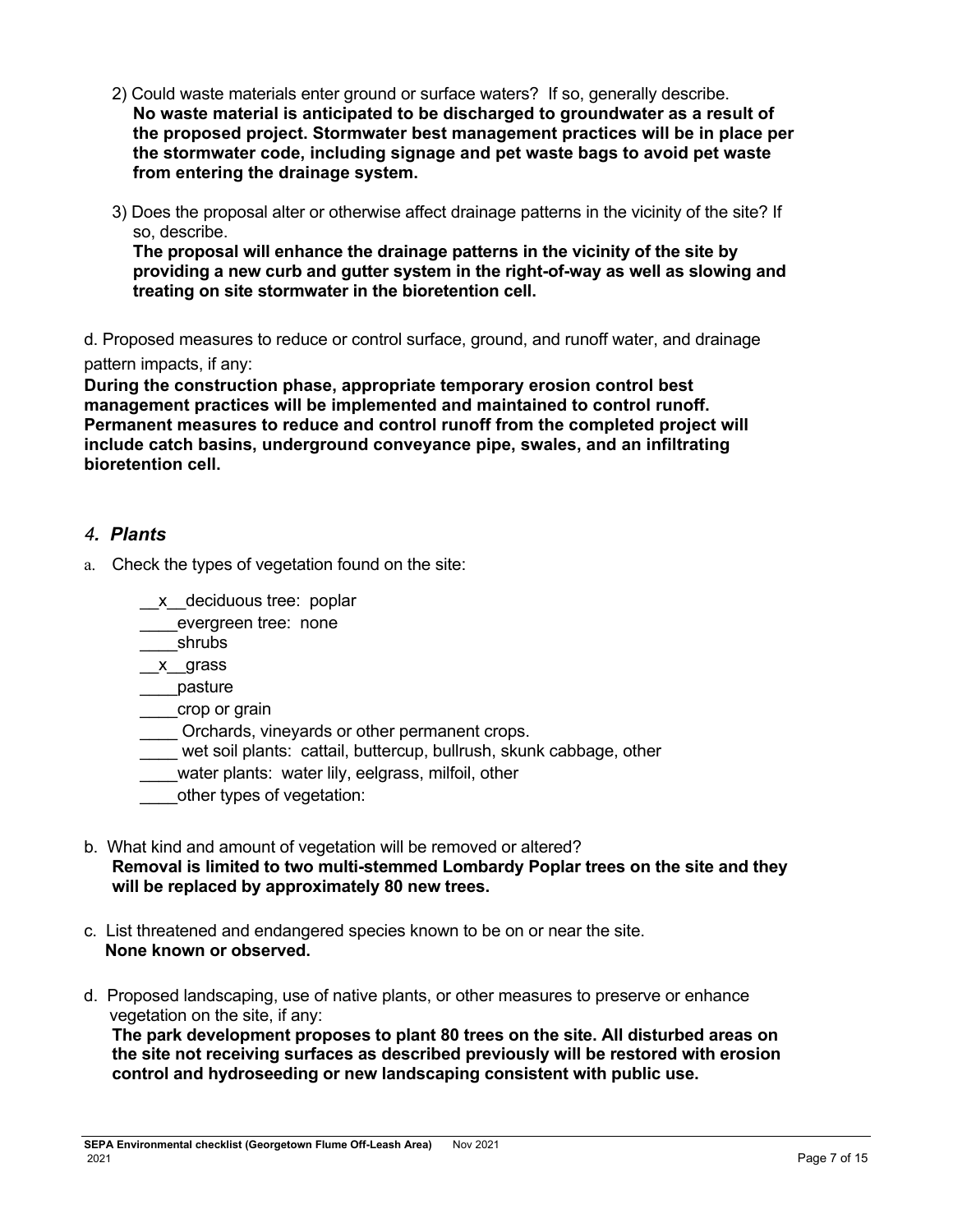e. List all noxious weeds and invasive species known to be on or near the site. **None known.**

## *5. Animals*

a. List any birds and other anim[als which have been observed on or near the site o](https://ecology.wa.gov/Regulations-Permits/SEPA/Environmental-review/SEPA-guidance/Checklist-guidancel#5.%20Animals)r are known to be on or near the site.

Examples include:

birds: hawk, heron, eagle, songbirds, other: **birds typical of suburban environments such as jays, crows, sparrows, etc are likely to be on or near the site.** 

mammals: deer, bear, elk, beaver, other: **Small mammals typical of suburban environments such as rodents/squirrels, raccoons, are likely to be seen or on near the site.**

fish: bass, salmon, trout, herring, shellfish, other: **None.**

- b. List any threatened and endangered species known to be on or near the site. **None known**
- c. Is the site part of a migration route? If so, explain.

**The Pacific Flyway, one of two major migratory bird routes in North America, covers much of the West coast including the proposed site. Key rest stops are not known to be located within this site.**

- d. Proposed measures to preserve or enhance wildlife, if any: **None proposed.**
- e. List any invasive animal species known to be on or near the site. **None known**

## *6. Energy and Natural Resources*

a. What kinds of energy (electric, natural gas, oil, wood stove, solar) will be used to meet the completed project's energy needs? Describe whether it will be used for heating, manufacturing, etc.

**The local utility Seattle City Light provides electricity to the site for lighting and general convenience power. Power to the trail lighting system and automatic irrigation system shall be provided. No other energy sources are used on this site.**

b. Would your project affect the potential use of solar energy by adjacent properties? If so, generally describe.

**No, not with the initial development. There are no structures proposed on this site that would obscure adjacent property building roofs from obtaining solar power. Over time the proposed trees may grow tall enough to partially shade adjacent properties to the west. However the properties to the west is a warehouse and a motel and are not likely to be affected.**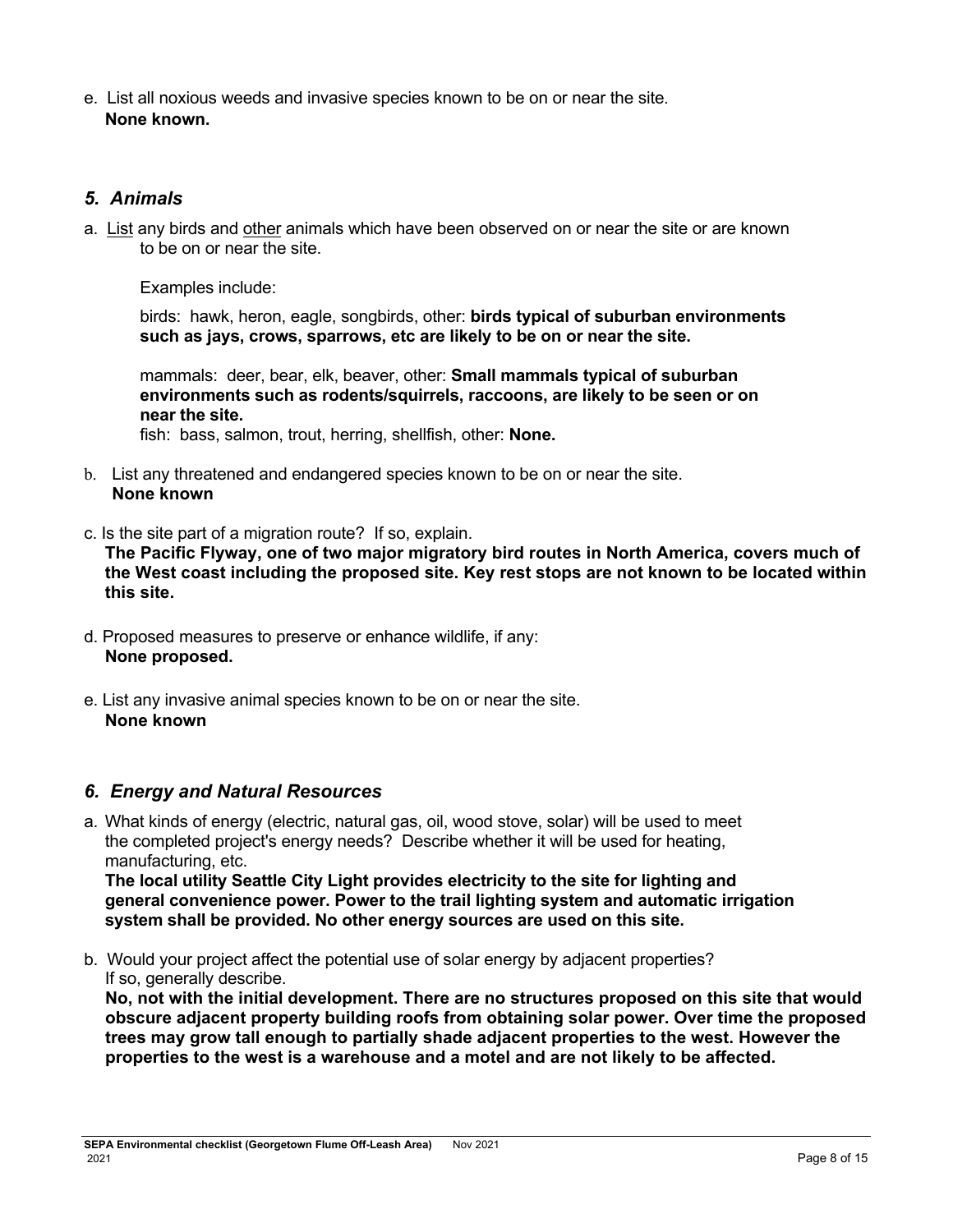c. What kinds of energy conservation features are included in the plans of this proposal? List other proposed measures to reduce or control energy impacts, if any: **Planting of drought tolerant plants to reduce the need for irrigation. LED light fixtures.**

## *7. Environmental Health*

- a. Are there any environmental health hazards, including exposure to toxic chemicals, risk of fire and explosion, spill, or hazardous waste, that could occur as a result of this proposal? If so, describe.
	- 1) Describe any known or possible contamination at the site from present or past uses. **The project site is part of the former Georgetown Steam Plant flume. The portion of the flume on the property was removed in 2009. The purpose of the removal was to remove contamination from within and adjacent to the flume, provide for stormwater conveyance for the Georgetown Steam Plant and the South Myrtle Street right of way, and implement controls so that the flume no longer acted as a potential conveyance for contamination from the Georgetown Steam Plant to reach Slip 4 of the Duwamish Waterway, an Early Action Area in the Lower Duwamish Waterway Superfund Site. Confirmation samples collected after the removal project were all below the Remedial Action Objectives.**

**There is no known soil contamination in the right-of-way where the water line will be installed; however, sampling conducted as part of the North Boeing Field/Georgetown Steam Plant Remedial Investigation found some low level volatile organic compound (VOC) contamination in shallow groundwater.**

- 2) Describe existing hazardous chemicals/conditions that might affect project development and design. This includes underground hazardous liquid and gas transmission pipelines located within the project area and in the vicinity. **There are no known underground hazardous liquid and gas transmission pipelines located within the project area.**
- 3) Describe any toxic or hazardous chemicals that might be stored, used, or produced during the project's development or construction, or at any time during the operating life of the project.

### **None known.**

- 4) Describe special emergency services that might be required. **The project health and safety plan outlines a protocol for any emergency services that could result from an accident during construction.**
- 5) Proposed measures to reduce or control environmental health hazards, if any: **A stamped site survey has reviewed the utilities in the area including gas lines. The contractor will complete 811 locates prior to any excavation. Any remaining soil**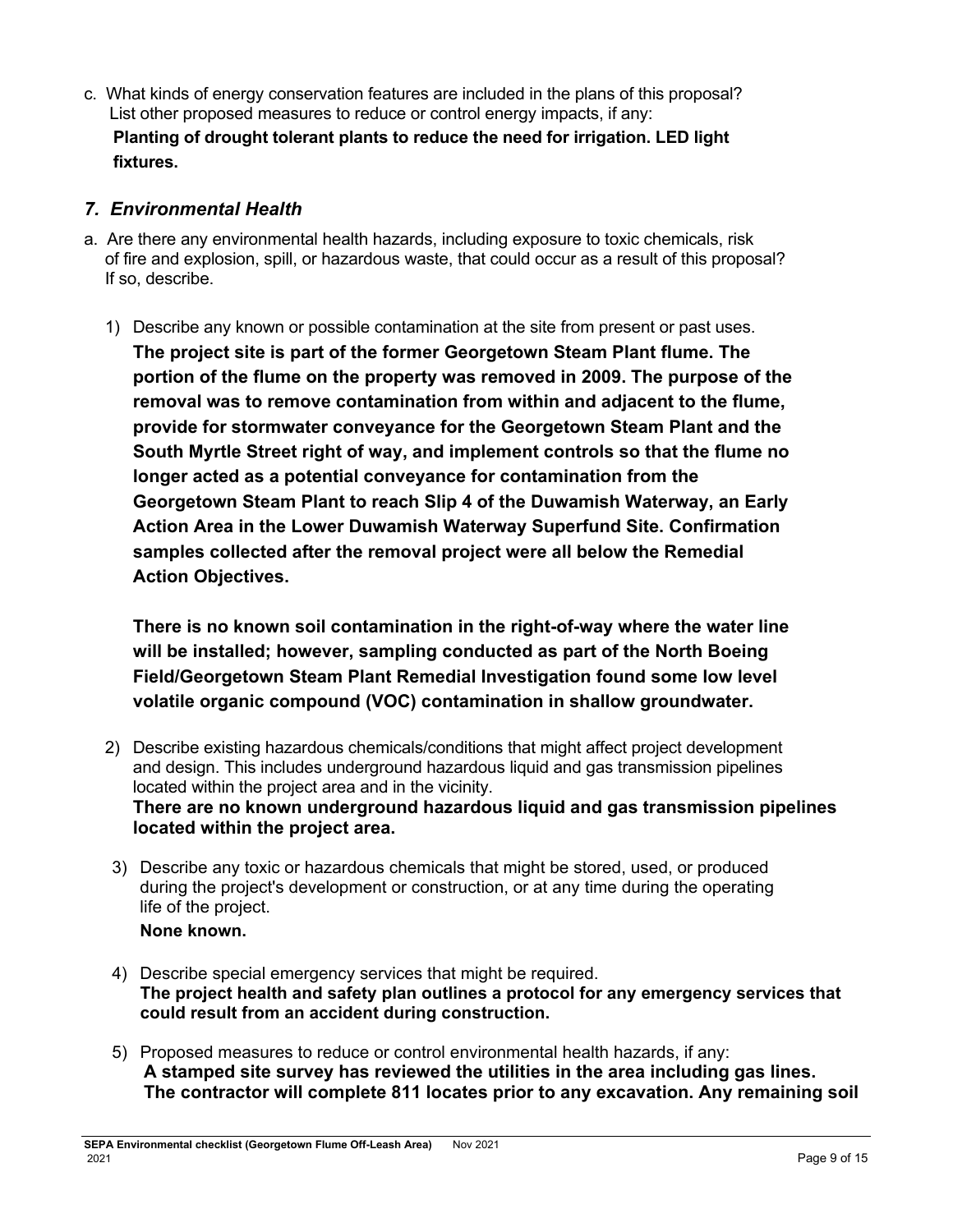**contamination discovered during the Property Transfer Soil Investigation will be disposed of appropriately or otherwise remediated prior to park construction.**

### *b. Noise*

- 1) What types of noise exist in the area which may affect your project (for example: traffic, equipment, operation, other)? **Existing ambient and peak noise levels produced off site are generally limited to traffic and neighboring industrial use. Noise from Boieng Field could have some impacts on the Proposal.**
- 2) What types and levels of noise would be created by or associated with the project on a short-term or a long-term basis (for example: traffic, construction, operation, other)? Indicate what hours noise would come from the site.

**Short-term noise impacts from the Proposal are all construction related and will occur as allowed under the City of Seattle Construction Permit, 7:00 a.m. - 6:00 p.m., weekdays. 9:00 a.m. - 6:00 p.m., weekends and holidays only with expressed written consent from owner.**

**Long term operation of the facility will not result in significant changes to current noise levels. As a public park, it will generate noise typically associated with recreational activities such as children yelling and shouting, playing basketball and occasional crowd noise for gatherings such as picnics.** 

**Public Park operations have certain exemptions from the general noise ordinance. Park operations and park users are subject to Seattle Municipal Code Section 25.08.520.**

3) Proposed measures to reduce or control noise impacts, if any: **Short term noise impacts will be mitigated to some degree by local noise ordinances regulating hours of construction, of operation and maximum noise levels.**

**Long term, noise effects are mitigated largely by limiting the hours of operation of the Park. SPR policies require that the park closes at 11:30pm.**

## *8. Land and Shoreline Use*

- a. What is the current use of the site and adjacent properties? Will the proposal affect current land uses on nearby or adjacent properties? If so, describe. **The site is currently vacant. Surrounding industrial uses appear consistent with the zoning classifications.The proposal will not affect current land uses on nearby or adjacent properties.**
- b. Has the project site been used as working farmlands or working forest lands? If so, describe. How much agricultural or forest land of long-term commercial significance will be converted to other uses as a result of the proposal, if any? If resource lands have not been designated, how many acres in farmland or forest land tax status will be converted to nonfarm or nonforest use?

**There is no documented farm or forest land use on this site.**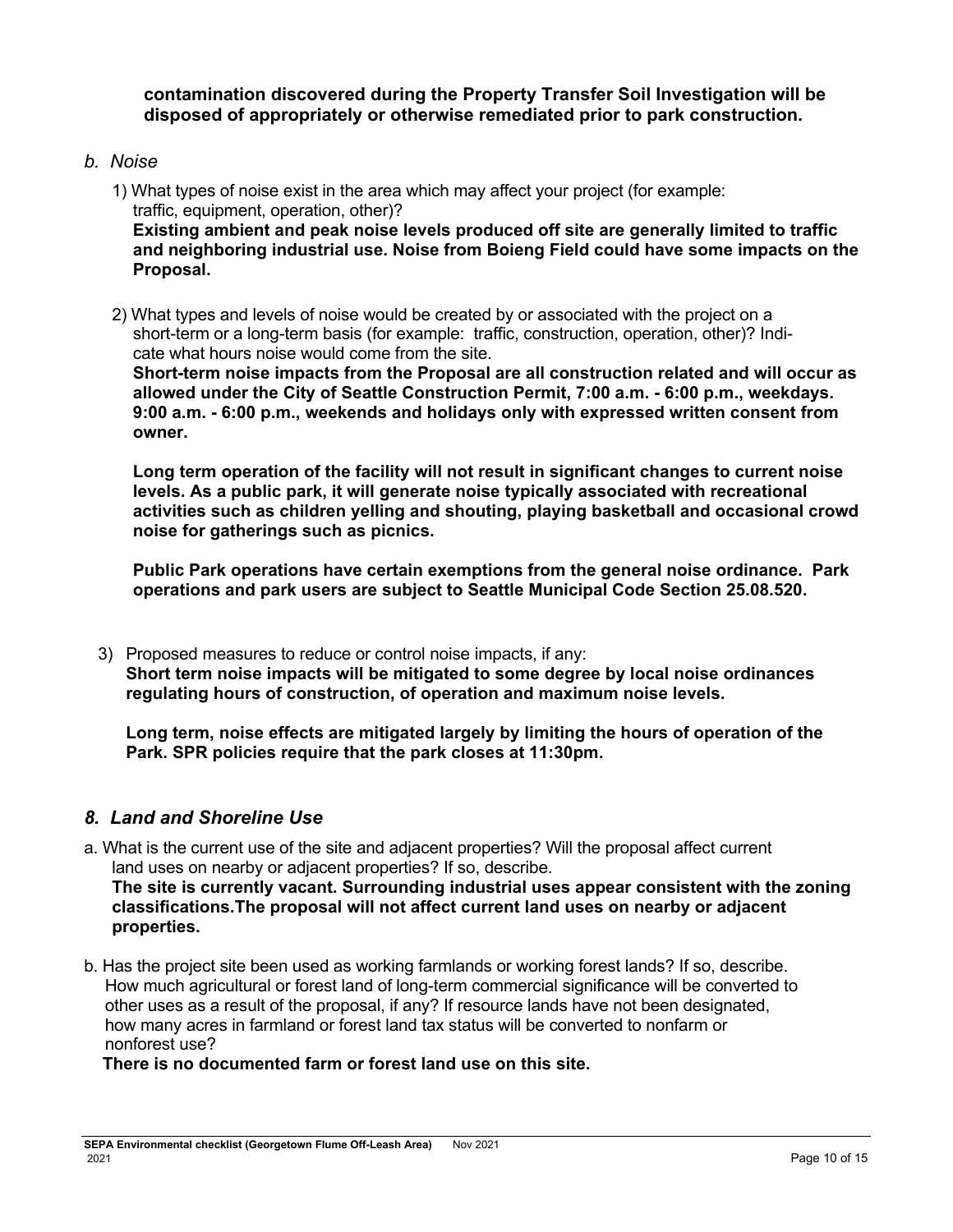- 1) Will the proposal affect or be affected by surrounding working farm or forest land normal business operations, such as oversize equipment access, the application of pesticides, tilling, and harvesting? If so, how: **There are no nearby working farms or forest lands.**
- c. Describe any structures on the site. **There are no structures on the site.**
- d. Will any structures be demolished? If so, what? **No**
- e. What is the current zoning classification of the site? **The zoning classification for the site is Industrial - IG2 U/85. Park and open spaces uses are allowed uses in this zone.**
- f. What is the current comprehensive plan designation of the site? **City Owned Open Space**
- g. If applicable, what is the current shoreline master program designation of the site? **Not applicable.**
- h. Has any part of the site been classified as a critical area by the city or county? If so, specify.  **The site has been classified only as a Liquefaction Prone area (ECA5).**
- i. Approximately how many people would reside or work in the completed project? **No one will reside or work in the completed project.**
- j. Approximately how many people would the completed project displace? **None.**
- k. Proposed measures to avoid or reduce displacement impacts, if any: **None proposed.**
- L. Proposed measures to ensure the proposal is compatible with existing and projected land uses and plans, if any:

**The project is intended to develop a park in a neighborhood that was identified as having a park and open space gap by the 2017 Park and Open Space Plan.**

m. Proposed measures to reduce or control impacts to agricultural and forest lands of long-term commercial significance, if any: **None proposed. There are no agricultural or forest lands of significance that will be impacted by this proposal.**

# *9. Housing*

a. Approximately how many units would be provided, if any? Indicate whether high, middle, or lowincome housing. **None.**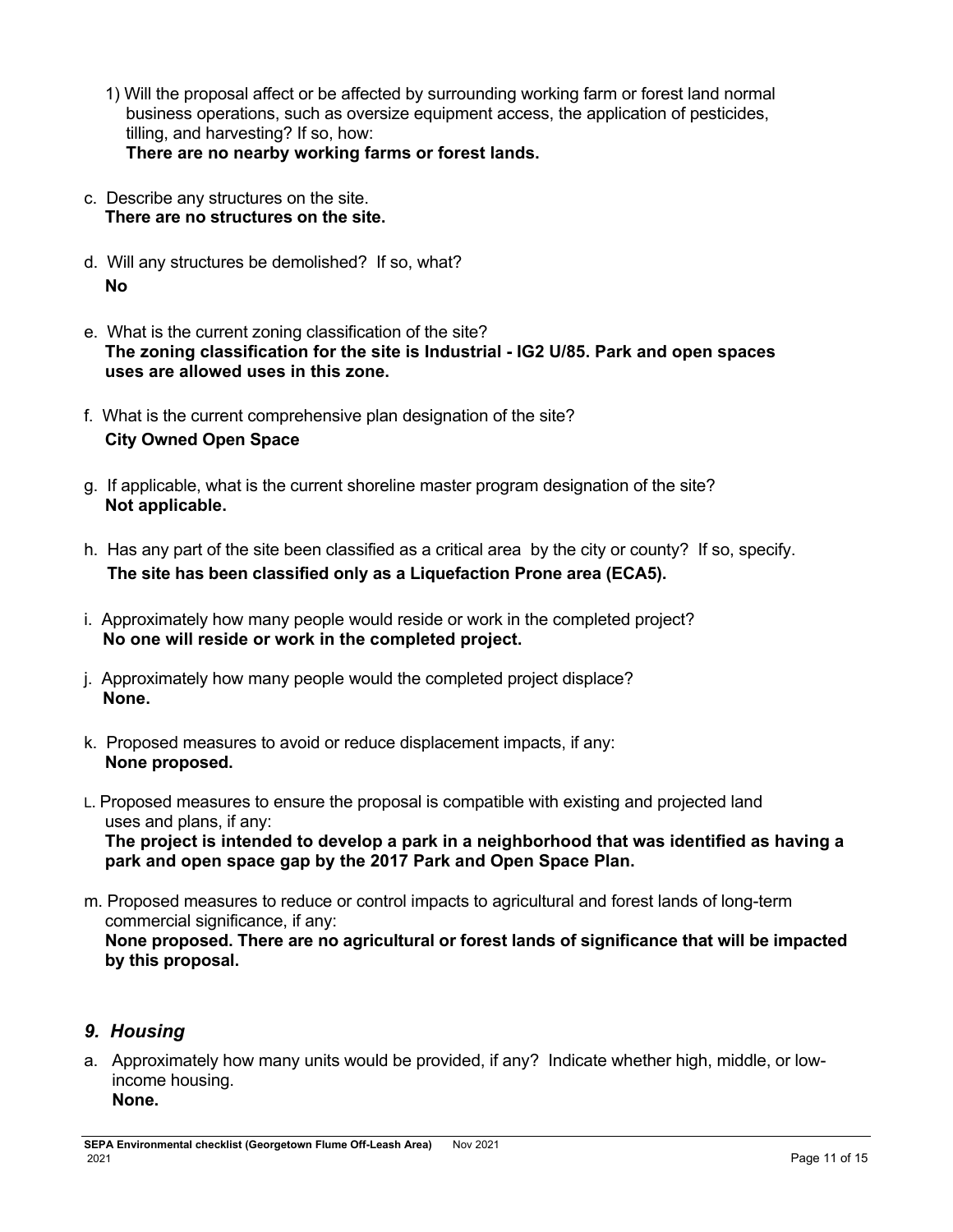- b. Approximately how many units, if any, would be eliminated? Indicate whether high, middle, or low-income housing. **None.**
- c. Proposed measures to reduce or control housing impacts, if any: **None proposed.**

## *10. Aesthetics*

- a. What is the tallest height of any proposed structure(s), not including antennas; what is the principal exterior building material(s) proposed? **No structures are being added with the current proposal.**
- b. What views in the immediate vicinity would be altered or obstructed? **There will be minimal blockage of views due to new trees planted and twelve pedestrian light poles. However, given the topography, the views are of adjacent development.**
- c. Proposed measures to reduce or control aesthetic impacts, if any: **None proposed.**

# *11. Light and Glare*

a. What type of light or glare will the proposal produce? What time of day would it mainly occur?

**The proposal will utilize LED pedestrian lighting on poles.**

- b. Could light or glare from the finished project be a safety hazard or interfere with views? **For adjacent residential properties, no safety issues or interference with views are anticipated.**
- c. What existing off-site sources of light or glare may affect your proposal? **The parking lot lighting of the industrial property to the east will create some glare on the site.**
- d. Proposed measures to reduce or control light and glare impacts, if any: **City of Seattle has light and glare standards (SMC23.47A.022 - Light and Glare standards) that the City of Seattle Parks & Recreation will adhere to. The proposal utilizes high efficiency LED pedestrian lights designed to reduce light and glare impacts.**

## *12. Recreation*

- a. What designated and informal recreational opportunities are in the immediate vicinity? **The Proposal site will be a new neighborhood/community Park that provides a variety of recreational opportunities. There is nearby Oxbow Park.**
- b. Would the proposed project displace any existing recreational uses? If so, describe. **The proposal will not displace existing recreational uses since there are none currently.**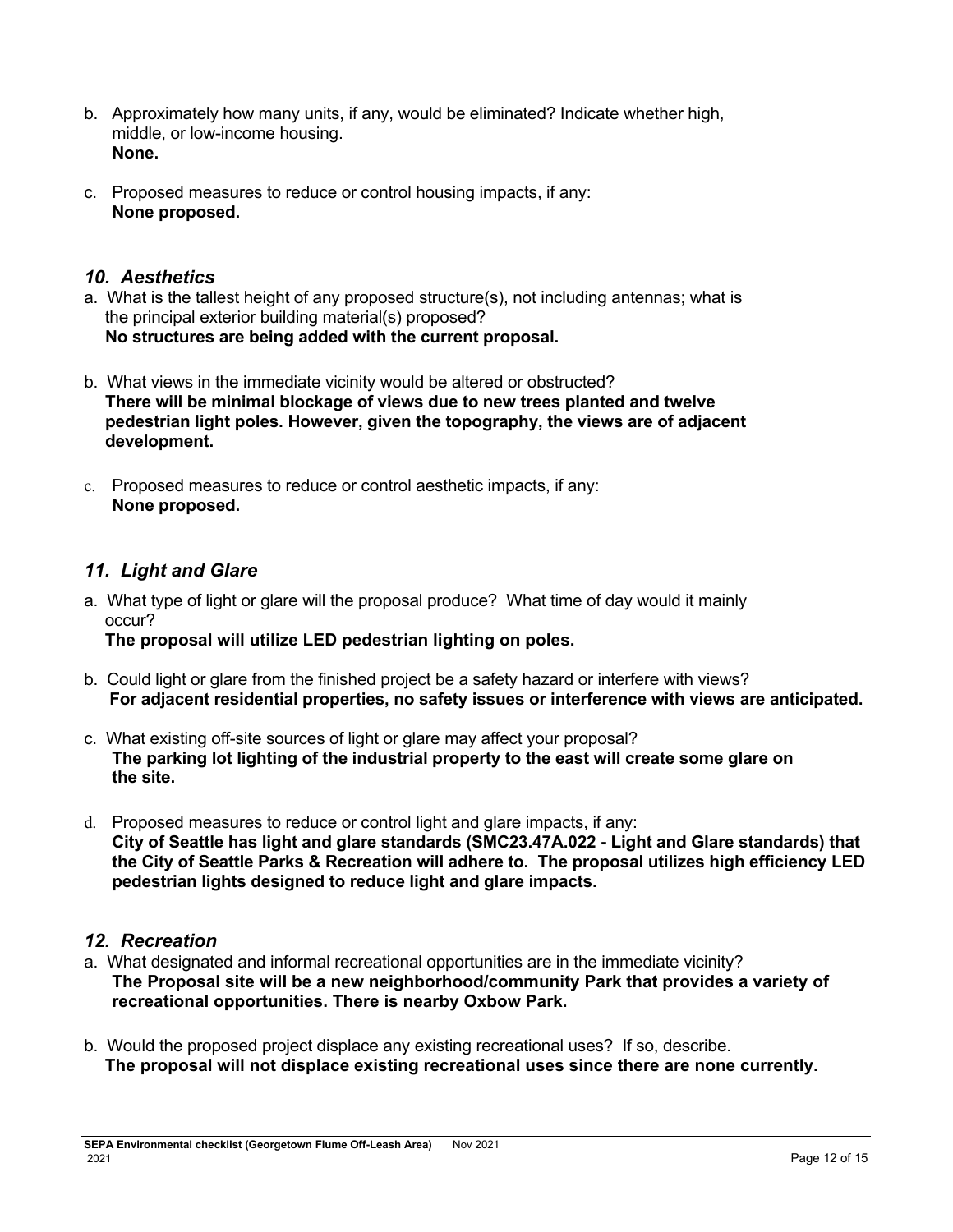c. Proposed measures to reduce or control impacts on recreation, including recreation opportunities to be provided by the project or applicant, if any: **Not applicable.**

## *13. Historic and cultural preservation*

- a. Are there any buildings, structures, or sites, located on or near the site that are over 45 years old listed in or eligible for listing in national, state, or local preservation registers ? If so, specifically describe. **No.**
- b. Are there any landmarks, features, or other evidence of Indian or historic use or occupation? This may include human burials or old cemeteries. Are there any material evidence, artifacts, or areas of cultural importance on or near the site? Please list any professional studies conducted at the site to identify such resources. **None known.**
- c. Describe the methods used to assess the potential impacts to cultural and historic resources on or near the project site. Examples include consultation with tribes and the department of archeology and historic preservation, archaeological surveys, historic maps, GIS data, etc. **Research tools used include:**
	- **Washington State Department of Archeology and Historic Preservation WISAARD (Washington Information System for Architectural and Archeological Records Data)**
	- **City of Seattle – Seattle Municipal Archive**
	- **City of Seattle Cultural & Historical Database (data.seattle.gov)**
	- **City of Seattle GIS Data**
- d. Proposed measures to avoid, minimize, or compensate for loss, changes to, and disturbance to resources. Please include plans for the above and any permits that may be required. **None proposed.**

## *14. Transportation*

- a. Identify public streets and highways serving the site or affected geographic area and describe proposed access to the existing street system. Show on site plans, if any. **The public streets surrounding the site are E Marginal Way S to the south, and S Myrtle St to the north. E Marginal Way S is an arterial.**
- b. Is the site or affected geographic area currently served by public transit? If so, generally describe. If not, what is the approximate distance to the nearest transit stop? **King County Metro Bus Route 60 and 124 serves the area from two blocks to the west at E Marginal Way S and Ellis Ave S**
- c. How many additional parking spaces would the completed project or non-project proposal have? How many would the project or proposal eliminate? **There are no formal parking spaces currently. The project proposes to formalize the street parking and provide six parking stalls, including one accessible parking stall and access aisle. No parking will be eliminated.**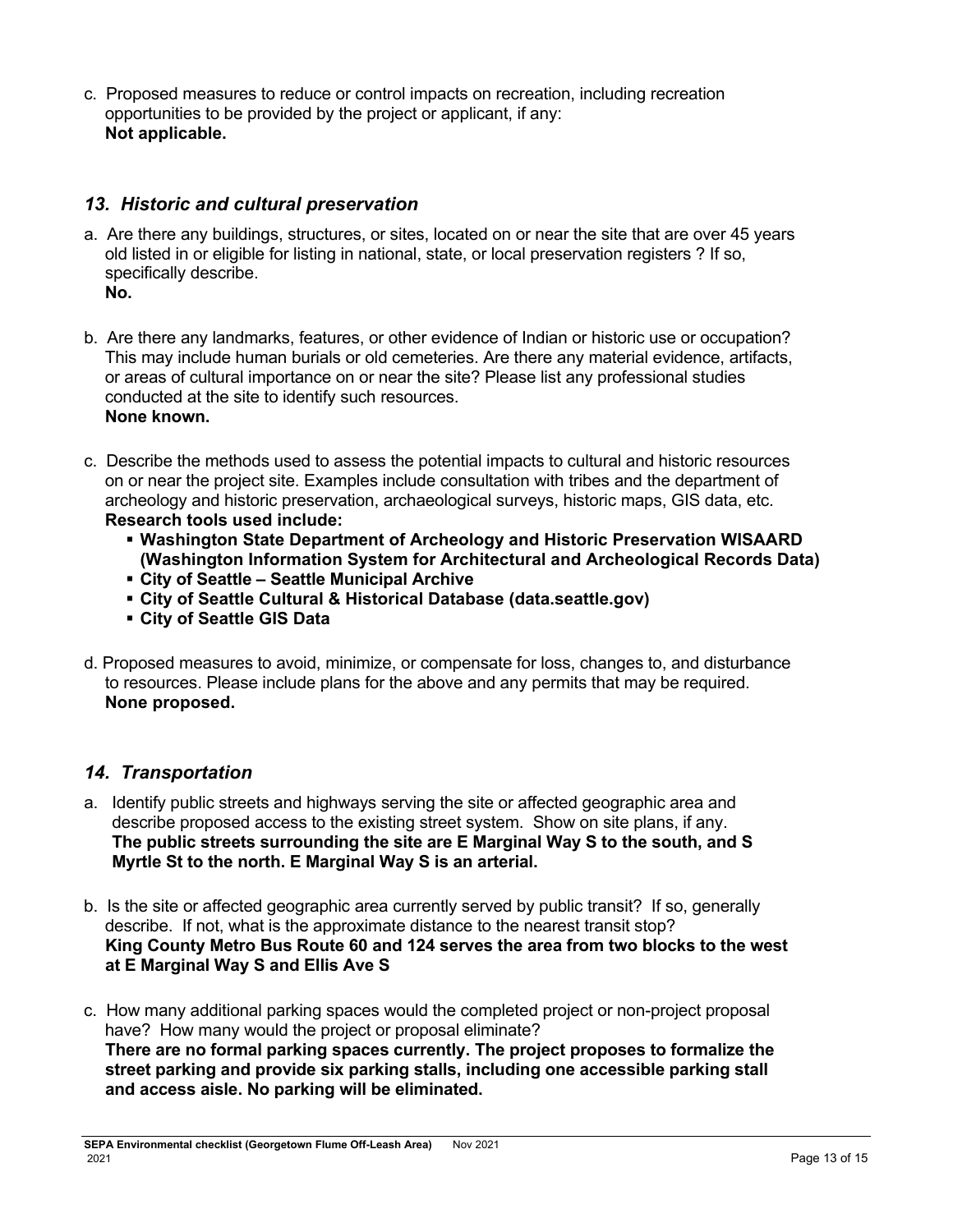e. Will the proposal require any new or improvements to existing roads, streets, pedestrian, bicycle or state transportation facilities, not including driveways? If so, generally describe (indicate whether public or private).

**Yes, the project will construct a new multi-use bicycle trail on the west side of the site.**

e. Will the project or proposal use (or occur in the immediate vicinity of) water, rail, or air transportation? If so, generally describe.

## **This project does not occur near water or rail transportation. It is adjacent to Boeing Field for air transportation.**

f. How many vehicular trips per day would be generated by the completed project or proposal? If known, indicate when peak volumes would occur and what percentage of the volume would be trucks (such as commercial and no passenger vehicles). What data or transportation models were used to make these estimates?

**Converting the site to a public park that serves the immediate neighborhood will likely create a minor increase in the number of vehicle trips generated by the site as many visitors will access the park on foot or bicycle. The proposed six parking stalls and adjacent on-street parking and a road network will accommodate those individuals who do drive to and from the park.** 

- g. Will the proposal interfere with, affect or be affected by the movement of agricultural and forest products on roads or streets in the area? If so, generally describe. **No - There is no nearby movement of agricultural and forest products.**
- h. Proposed measures to reduce or control transportation impacts, if any: **No proposed measures. The effect of that added traffic on peak period street and intersection operating quality is expected to be minimal.**

# *15. Public Services*

- a. Would the project result in an increased need for public services (for example: fire protection, police protection, public transit, health care, schools, other)? If so, generally describe. **These services are currently provided and the additional need is predicted to be minimal.**
- b. Proposed measures to reduce or control direct impacts on public services, if any. **None proposed.**

## *16. Utilities*

a. Circle utilities currently available at the site: electricity, natural gas, water, refuse service, telephone, sanitary sewer, septic system, other

### **Electrical, domestic water, storm drainage.**